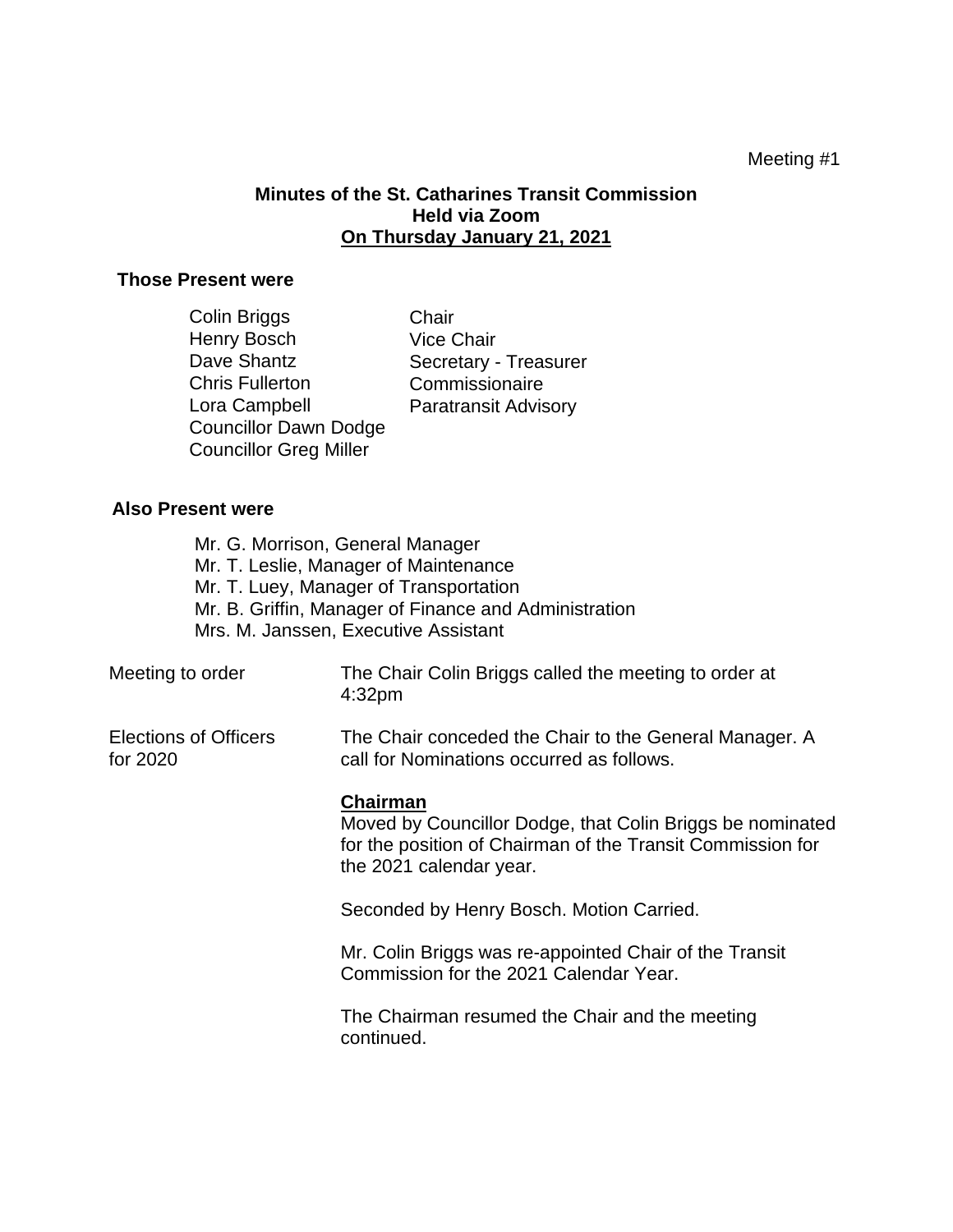# **Vice Chair:**

Moved by Chris Fullerton, that Mr. Henry Bosch be Nominated for the position of Vice Chair of the Transit Commission for the 2021 calendar year.

Seconded by Colin Briggs. Motion Carried

Mr. Henry Bosch was appointed Vice Chair of the Transit Commission for 2021 calendar year.

## **Secretary – Treasurer:**

Moved by Chris Fullerton, that Dave Shantz be nominated for the position of Secretary – Treasurer for the 2021 calendar year.

Seconded by Colin Briggs. Motion Carried.

Mr. Dave Shantz was appointed Secretary- Treasurer for the Transit Commission for the 2021 calendar year.

## **Paratransit Advisory Board**

Moved by Henry Bosch, that Mrs. Lora Campbell be nominated for the position of Paratransit Advisory Board for 2021 calendar year.

Seconded by Dave Shantz. Motion Carried.

Lora Campbell was reappointed to Paratransit Advisory Board for the 2021 calendar year.

| Completion and | The Chair called for acceptance of the agenda.     |
|----------------|----------------------------------------------------|
| Acceptance of  | Moved by Chris Fullerton, seconded by Dave Shantz. |
| Agenda         | APPROVED.                                          |

Minutes Lora Campbell moves, seconded by Councillor Dodge to approve the minutes for the regular meeting held on November 26, 2020. **APPROVED**

> Councillor Miller moves, seconded by Councillor Dodge to approve the minutes for the regular meeting that was held on December 10, 2020. **APPROVED**